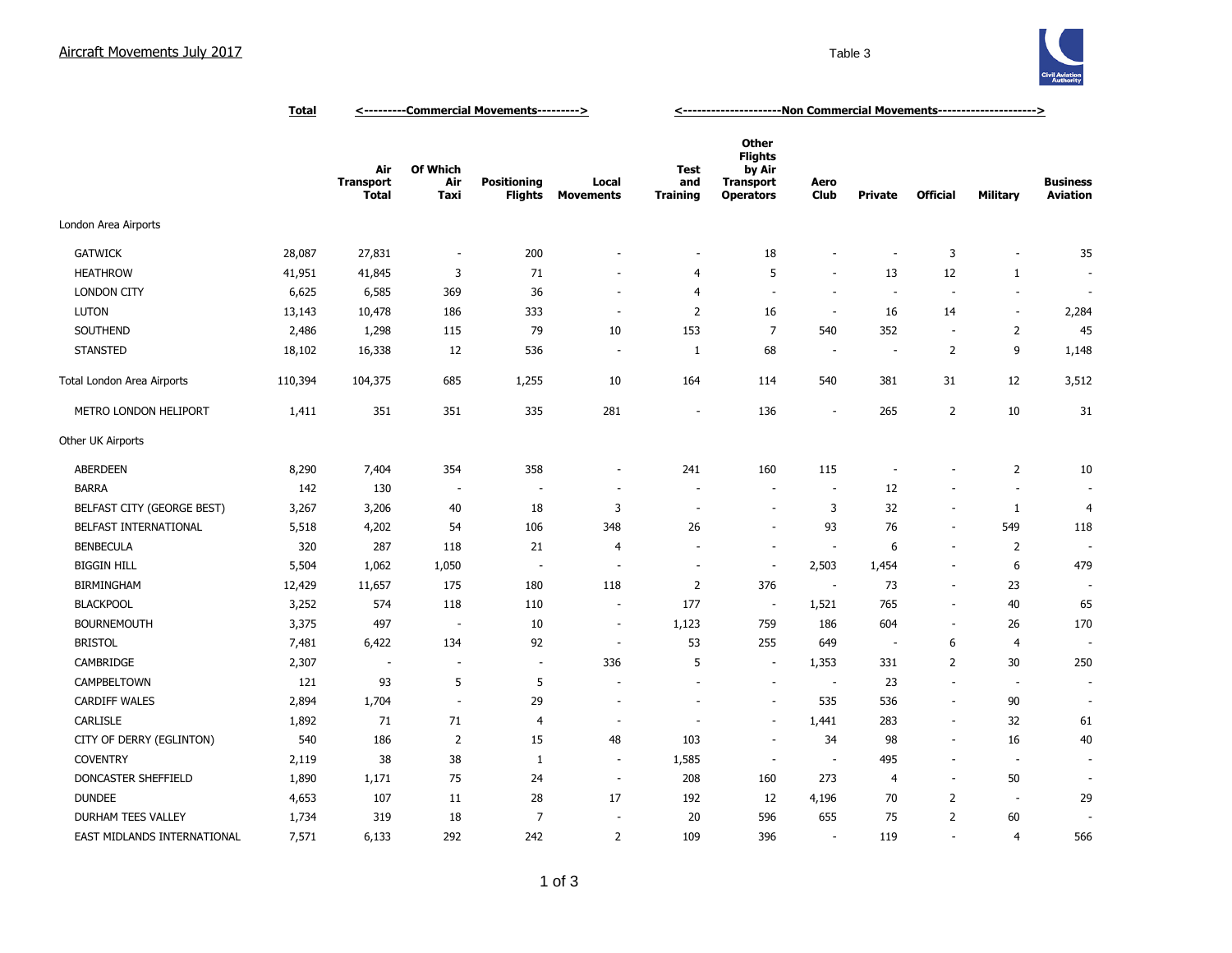## Aircraft Movements July 2017 **Table 3**



**Total <---------Commercial Movements---------> <---------------------Non Commercial Movements--------------------->**

|                            |        | Air<br>Transport<br><b>Total</b> | <b>Of Which</b><br>Air<br>Taxi | <b>Positioning</b><br>Flights | Local<br><b>Movements</b> | Test<br>and<br><b>Training</b> | <b>Other</b><br><b>Flights</b><br>by Air<br><b>Transport</b><br><b>Operators</b> | Aero<br>Club             | <b>Private</b>           | <b>Official</b>          | Military                 | <b>Business</b><br><b>Aviation</b> |
|----------------------------|--------|----------------------------------|--------------------------------|-------------------------------|---------------------------|--------------------------------|----------------------------------------------------------------------------------|--------------------------|--------------------------|--------------------------|--------------------------|------------------------------------|
| Other UK Airports          |        |                                  |                                |                               |                           |                                |                                                                                  |                          |                          |                          |                          |                                    |
| <b>EDINBURGH</b>           | 12,481 | 11,927                           | 82                             | 137                           | $\overline{2}$            | $\overline{2}$                 | $\overline{\phantom{a}}$                                                         | $\overline{\phantom{a}}$ | 375                      | $\sim$                   | 34                       | 4                                  |
| <b>EXETER</b>              | 3,893  | 1,425                            | $\overline{2}$                 | 42                            | 291                       | 157                            | 51                                                                               | 843                      | 694                      | $\sim$                   | 100                      | 290                                |
| <b>GLASGOW</b>             | 10,097 | 8,997                            | 295                            | 192                           | $\overline{\phantom{a}}$  | 13                             | 324                                                                              | 518                      | $\overline{\phantom{a}}$ | $\overline{\phantom{a}}$ | 13                       | 40                                 |
| GLOUCESTERSHIRE            | 7,744  | 44                               | 44                             | 54                            | 280                       | 551                            | 67                                                                               | 5,238                    | 1,394                    | $\overline{\phantom{a}}$ | 12                       | 104                                |
| <b>HAWARDEN</b>            | 1,879  | $\overline{\phantom{a}}$         | $\sim$                         | $\mathbf{1}$                  | 186                       | 115                            | 142                                                                              | 790                      | 445                      | $\sim$                   | 44                       | 156                                |
| <b>HUMBERSIDE</b>          | 1,686  | 624                              | 13                             | 147                           | 80                        | 468                            | 131                                                                              | $\sim$                   | 192                      | $\overline{\phantom{a}}$ | 24                       | 20                                 |
| <b>INVERNESS</b>           | 3,124  | 1,580                            | 393                            | 184                           | 56                        | 126                            | 26                                                                               | 978                      | 106                      | $\sim$                   | $\overline{7}$           | 61                                 |
| <b>ISLAY</b>               | 297    | 180                              | 10                             | 6                             | $\sim$                    | $\sim$                         | $\overline{a}$                                                                   | $\overline{\phantom{a}}$ | 111                      | $\overline{\phantom{a}}$ | $\overline{\phantom{a}}$ | $\overline{\phantom{a}}$           |
| ISLES OF SCILLY (ST.MARYS) | 1,366  | 1,176                            | 4                              | 6                             | $\sim$                    | 8                              | $\overline{\phantom{a}}$                                                         | $\sim$                   | 148                      | 28                       | $\overline{\phantom{a}}$ | $\overline{\phantom{a}}$           |
| <b>KIRKWALL</b>            | 1,287  | 1,146                            | 118                            | 65                            | 4                         | 24                             | 8                                                                                | $\overline{\phantom{a}}$ | 37                       | $\overline{\phantom{a}}$ | $\overline{\phantom{a}}$ | 3                                  |
| LANDS END (ST JUST)        | 1,041  | 790                              | $\overline{2}$                 | 12                            | 11                        | 58                             | 11                                                                               | 26                       | 113                      | $\overline{\phantom{a}}$ | 20                       |                                    |
| <b>LEEDS BRADFORD</b>      | 5,084  | 3,923                            | 105                            | 233                           | $\sim$                    | 652                            | 20                                                                               | ÷                        | 241                      | $\sim$                   | 15                       |                                    |
| LERWICK (TINGWALL)         | 184    | 143                              | 20                             | 21                            | $\sim$                    | $\overline{\phantom{a}}$       | $\sim$                                                                           |                          | 20                       | ÷.                       | $\overline{\phantom{a}}$ |                                    |
| LIVERPOOL (JOHN LENNON)    | 5,604  | 3,438                            | 59                             | 20                            | $\overline{2}$            | 3                              | $\mathbf{1}$                                                                     | 1,819                    | 148                      | 4                        | 11                       | 158                                |
| <b>LYDD</b>                | 1,757  | 67                               | 45                             | 31                            | 6                         | 12                             | $\overline{\phantom{a}}$                                                         | 656                      | 846                      | 130                      | 8                        | $\mathbf{1}$                       |
| <b>MANCHESTER</b>          | 20,393 | 19,577                           | 1                              | 282                           | 6                         | 11                             | 3                                                                                | $\sim$                   | $\overline{\phantom{a}}$ | $\overline{\phantom{a}}$ | 3                        | 511                                |
| <b>NEWCASTLE</b>           | 5,886  | 4,631                            | 11                             | 58                            | 24                        | $\overline{\phantom{a}}$       | $\overline{\phantom{a}}$                                                         | $\overline{\phantom{a}}$ | 920                      | 150                      | 96                       | 7                                  |
| <b>NEWQUAY</b>             | 4,333  | 1,405                            | 414                            | 35                            | $\overline{4}$            | 591                            | 39                                                                               | $\overline{\phantom{a}}$ | 1,007                    | $\overline{\phantom{a}}$ | 1,122                    | 130                                |
| <b>NORWICH</b>             | 3,826  | 3,080                            | 642                            | 50                            | 14                        | 98                             | 17                                                                               | 206                      | 359                      | $\overline{\phantom{a}}$ | $\overline{2}$           | $\overline{\phantom{a}}$           |
| OXFORD (KIDLINGTON)        | 3,513  | 14                               | 14                             | 415                           | 12                        | 1,412                          | $\overline{2}$                                                                   | $\sim$                   | 1,303                    | $\overline{\phantom{a}}$ | $\overline{2}$           | 353                                |
| <b>PRESTWICK</b>           | 2,052  | 605                              | 3                              | 24                            | $\overline{\phantom{a}}$  | 170                            | $\sim$                                                                           | 729                      | 296                      | $\overline{\phantom{a}}$ | 228                      |                                    |
| <b>SCATSTA</b>             | 712    | 671                              | $\overline{\phantom{a}}$       | 35                            | $\sim$                    | 6                              | $\overline{\phantom{a}}$                                                         | $\sim$                   | $\overline{\phantom{a}}$ | $\overline{\phantom{a}}$ | $\overline{\phantom{a}}$ | $\overline{\phantom{a}}$           |
| SHOREHAM                   | 4,835  | 86                               | 86                             | 20                            | 159                       | 21                             | 29                                                                               | 2,694                    | 1,777                    | $\sim$                   | 16                       | 33                                 |
| SOUTHAMPTON                | 4,376  | 3,902                            | 19                             | 176                           | $\sim$                    | $\overline{7}$                 | 30                                                                               |                          |                          | $\overline{\phantom{a}}$ | 2                        | 259                                |
| <b>STORNOWAY</b>           | 917    | 720                              | 182                            | 40                            | 32                        | 72                             | ٠.                                                                               | $\sim$                   | 47                       | $\overline{\phantom{a}}$ | 6                        |                                    |
| <b>SUMBURGH</b>            | 2,025  | 1,711                            | 269                            | 155                           | 20                        | 66                             | 69                                                                               | ÷                        | $\overline{2}$           | $\overline{\phantom{a}}$ | 2                        | $\overline{\phantom{a}}$           |
| SWANSEA                    | 1,097  | $\overline{\phantom{a}}$         | $\sim$                         | $\overline{\phantom{a}}$      | $\sim$                    | $\overline{a}$                 | $\overline{a}$                                                                   | 865                      | 226                      | $\overline{\phantom{a}}$ | 6                        |                                    |
| <b>TIREE</b>               | 199    | 178                              | 18                             | ÷                             | ٠                         | $\mathbf{1}$                   | $\overline{\phantom{a}}$                                                         |                          | 20                       | ÷,                       |                          | $\overline{\phantom{a}}$           |
| WICK JOHN O GROATS         | 412    | 189                              | 38                             | 105                           | ä,                        | 16                             | 6                                                                                | $\sim$                   | 95                       | $\overline{\phantom{a}}$ | 1                        | $\sim$                             |